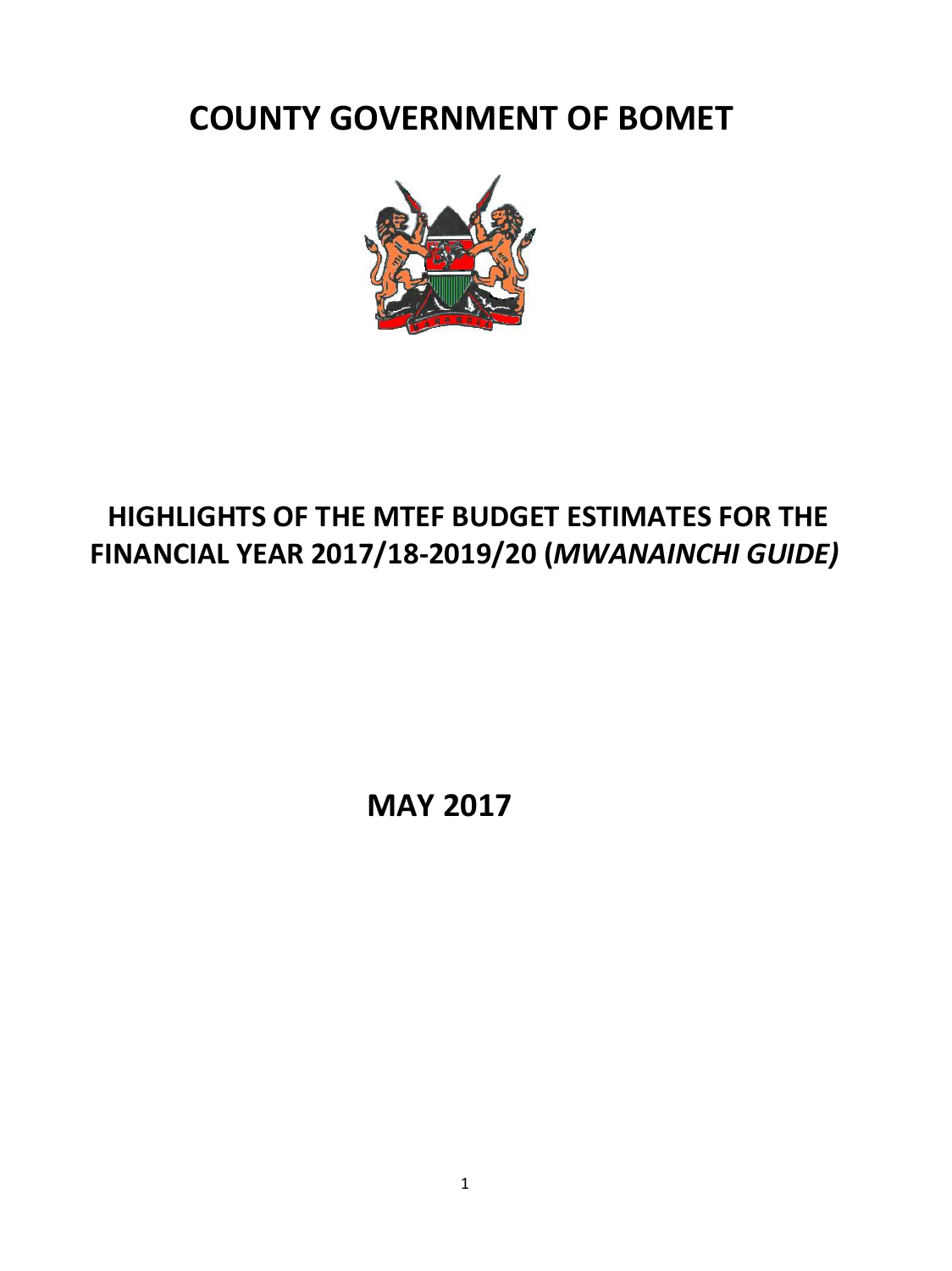# COUNTY GOVERNMENT OF BOMET MTEF BUDGET ESTIMATES FOR 2017/2018

# "THE MWANANCHI GUIDE"

# HIGHLIGHTS OF THE 2017/18 BUDGET ESTIMATES

# REVENUE

The total revenue for Bomet County government for the financial year 2017/18 is Kshs 5.89 Billion; which consists of Kshs 5.4 Billion as national government allocation. Further Kshs 228.4Million is projected to be collected as local revenue and 247.5 Million from donations and grants.

# The expenditure will be as follows;

Kshs 2.5 Billion (43%) for Personnel Emoluments, Kshs. 1.57 Billion (27%) for Operations & Maintenance, Kshs. 1.79 Billion (30%) for development programs

The overriding policy thrust for the 2017/18 MTEF will be to accelerate economic growth in the County, by reducing poverty levels, provide clean drinking water, ensuring food security and other development factors. Investing in key physical infrastructure aimed at facilitating the private sector to expand its business, promote productivity and build systems necessary for poverty reduction.

Key priorities in infrastructure will include investments in roads. Other priorities include enhancing security in the county and adequate allocation to the key social economic sector such as Agribusiness, Health, Water, & Education among other programs

The County Government consists of the County Assembly and the County Executive. The county executive has eleven sectors namely:

# 1. Administration and County Executives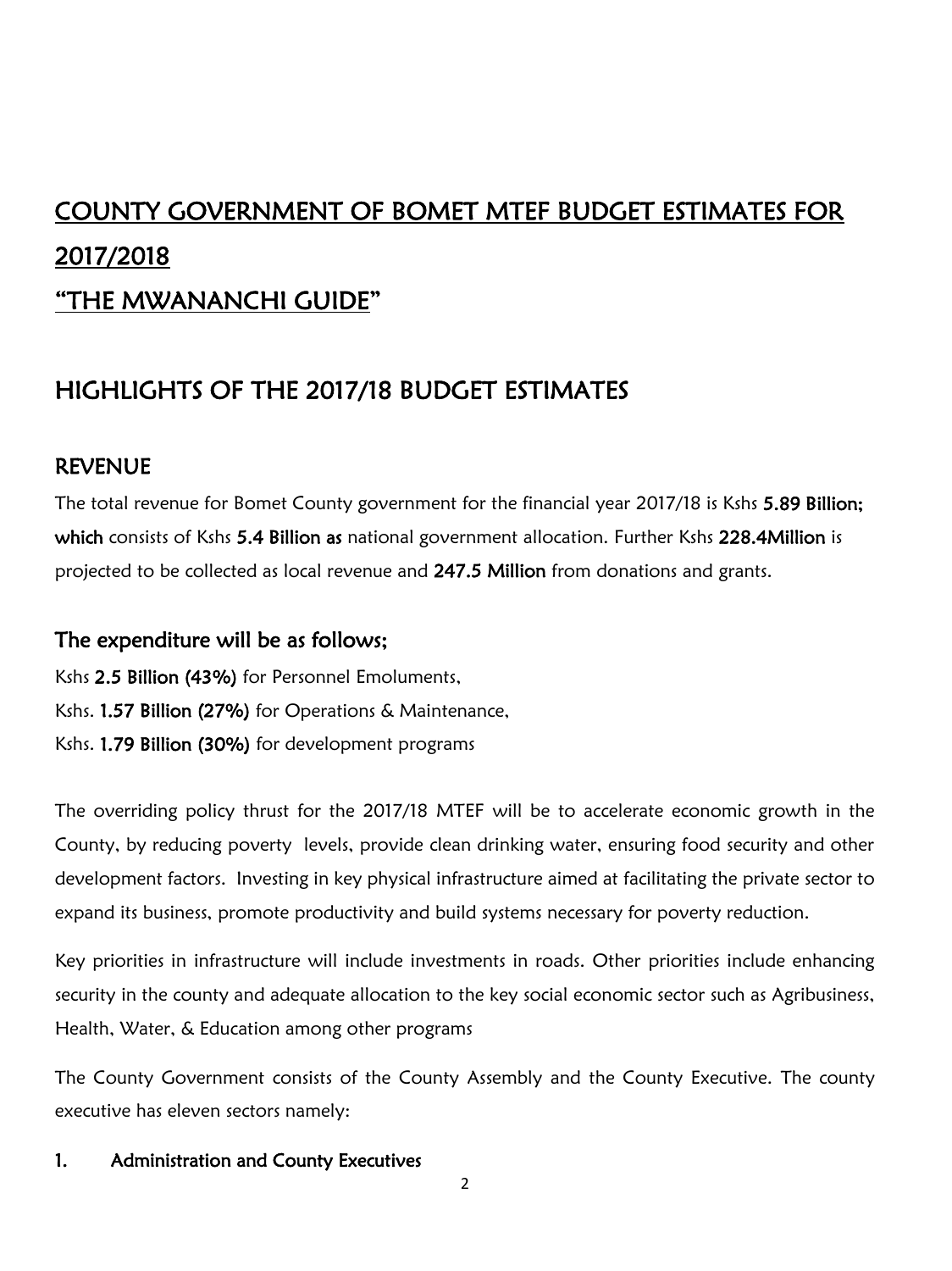- 2. Finance
- 3. Economic Planning and development
- 4. Lands Public Health & Environment
- 5. Social services
- 6. Medical Services
- 7. Agri-business Co-operative Development and Marketing
- 8. Water Services
- 9. Education &Vocational Trainings
- 10. Roads Public works and Transport
- 11. ICT, Training and Industry

# HOW MUCH IS GOING TO BE SPENT PER SECTOR?

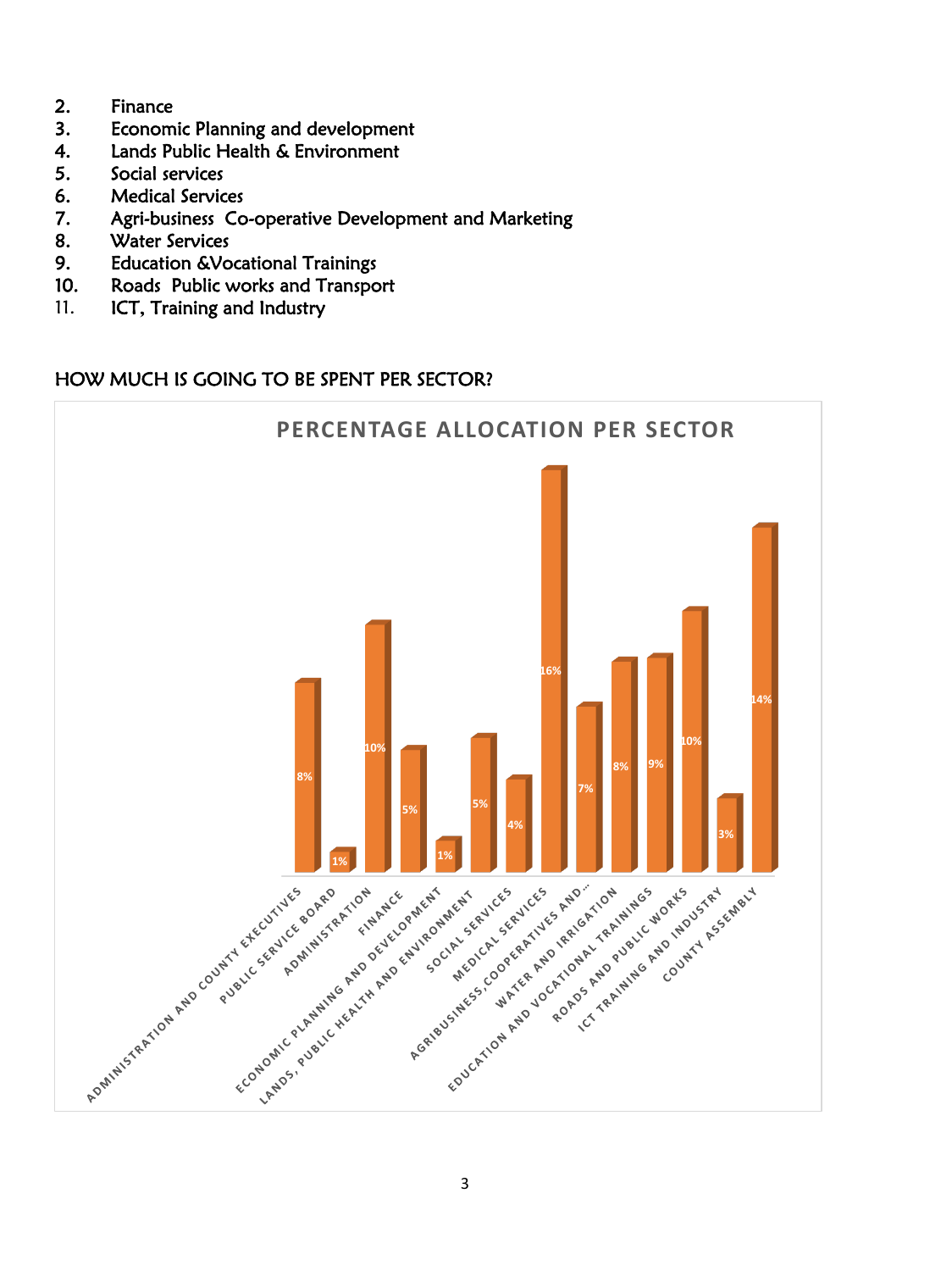# ALLOCATION FOR DEVELOPMENT PER SECTOR

| <b>SECTOR</b>                    | <b>AMOUNT</b> | PERCENTAGE ALLOCATION |
|----------------------------------|---------------|-----------------------|
|                                  | (KSHS)        | OF DEVELOPMENT PER    |
|                                  |               | <b>SECTOR</b>         |
| <b>ADMINISTRATION AND COUNTY</b> | 77,391,654    | 4%                    |
| <b>EXECUTIVES</b>                |               |                       |
| <b>FINANCE</b>                   | 21,700,000    | 1%                    |
| <b>ECONOMIC PLANNING AND</b>     | 0             | 0%                    |
| <b>DEVELOPMENT</b>               |               |                       |
| LANDS, PUBLIC HEALTH AND         | 113,891,302   | 6%                    |
| <b>ENVIRONMENT</b>               |               |                       |
| <b>SOCIAL SERVICES</b>           | 74,000,000    | 4%                    |
| <b>MEDICAL SERVICES</b>          | 64,419,851    | 3%                    |
| AGRIBUSINESS, COOPERATIVES AND   | 198,703,266   | 10%                   |
| <b>MARKETING</b>                 |               |                       |
| <b>WATER AND IRRIGATION</b>      | 340,907,000   | 18%                   |
| <b>EDUCATION AND VOCATIONAL</b>  | 265,735,123   | 14%                   |
| <b>TRAININGS</b>                 |               |                       |
| <b>ROADS AND PUBLIC WORKS</b>    | 510,049,855   | 26%                   |
| <b>ICT TRAINING AND INDUSTRY</b> | 68,200,000    | 4%                    |
| <b>COUNTY ASSEMBLY</b>           | 200,000,000   | 10%                   |

# ADMINISTRATION SECTOR

#### Key programmes

- \* Kshs. 20 million for mobility and conducive environment
- \* Kshs. 18 million for Construction of county Head Quarters
- \* Kshs. 11 million for Construction of Sub County Offices
- \* Kshs. 28.3 million for Construction of ward offices

# FINANCE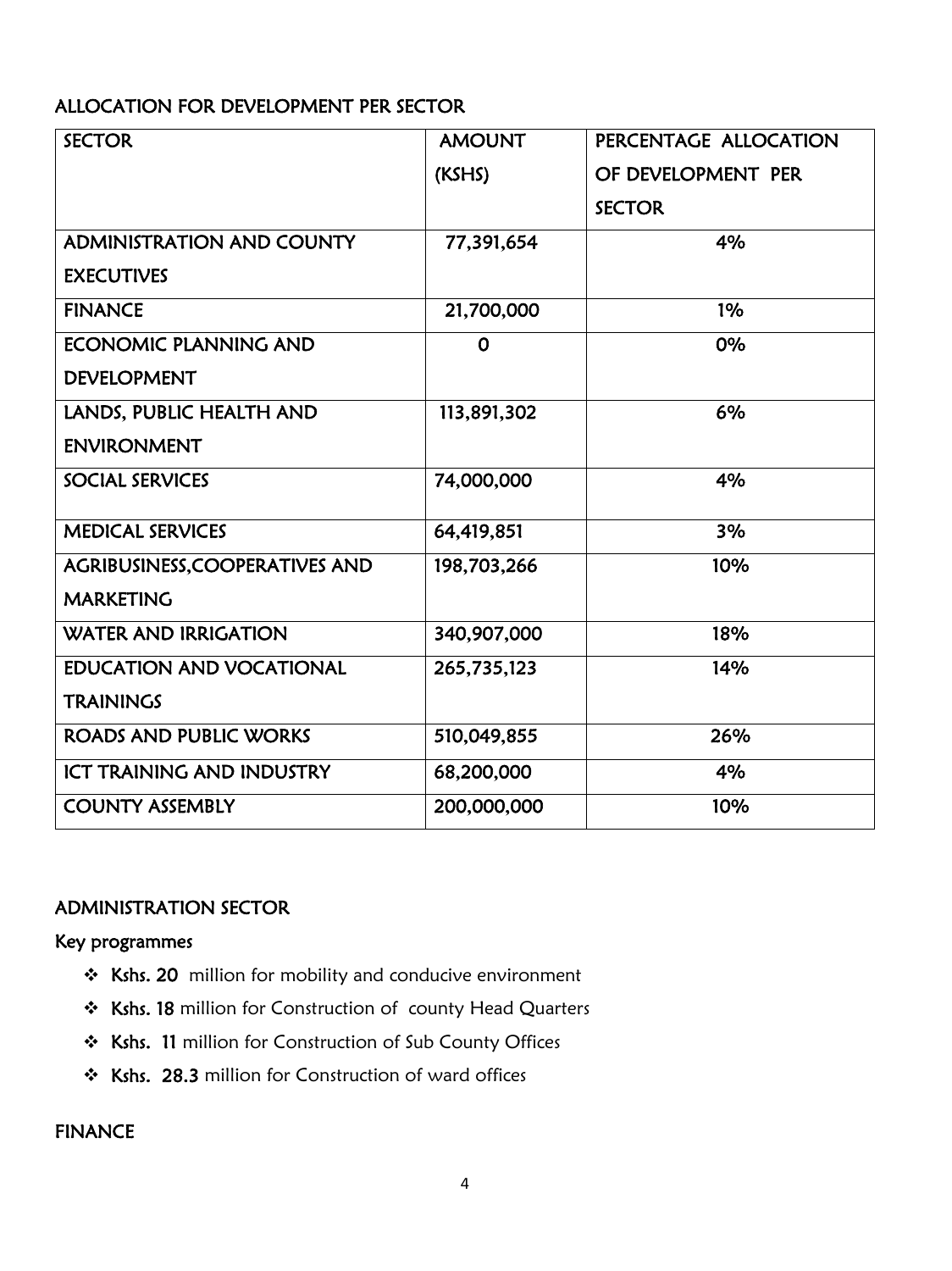#### Key programmes

Kshs 21.7 million for automation of revenue collection in Longisa Hospital

# LANDS, PUBLIC HEALTH & ENVIRONMENT

#### Key programmes

- \* Kshs 35.2Million for preventive and promotive services- communicable diseases prevention, malaria control, sanitation programmes, maternal and child health, community and facility based interventions
- $\cdot$  Kshs 55.53 Million for Environment management and protection-solid waste collection Riparian protection, agroforestry, soil and water conservation
- \* Kshs 75.68 Million for Land Policy and planning- Engineering and design plans (GIS) and Land acquisition
- \* Kshs 86.7 Million for urban development-research and feasibility studies, urban infrastructure, purchase of lighting equipment, construction of market shades and civil works and purchase of workshop tools and equipment
- ❖ Kshs 24.5 Million for Housing Development

# SOCIAL SERVICES

#### Key programmes

- Kshs.23.5 million for culture and library services- Museum cultural centre established, libraries equipped, cultural week performance done across the county
- \* Kshs. 26.25 million for Gender and Children Services construct child rescue centre, support five hundred children to access protection and care, support 400 children with special needs in institutions
- \* Kshs. 118.57 million for social protection and Services- PWDS supported with assistive devices, PWDS supported with tools of trade
- \* Kshs. 61.57 million for youth and sports- Youth trained on entrepreneurship and BDS Establishment of Bomet county youth council, Talent identification and development, improved access to sports facilities

#### MEDICAL SERVICES

#### Key programmes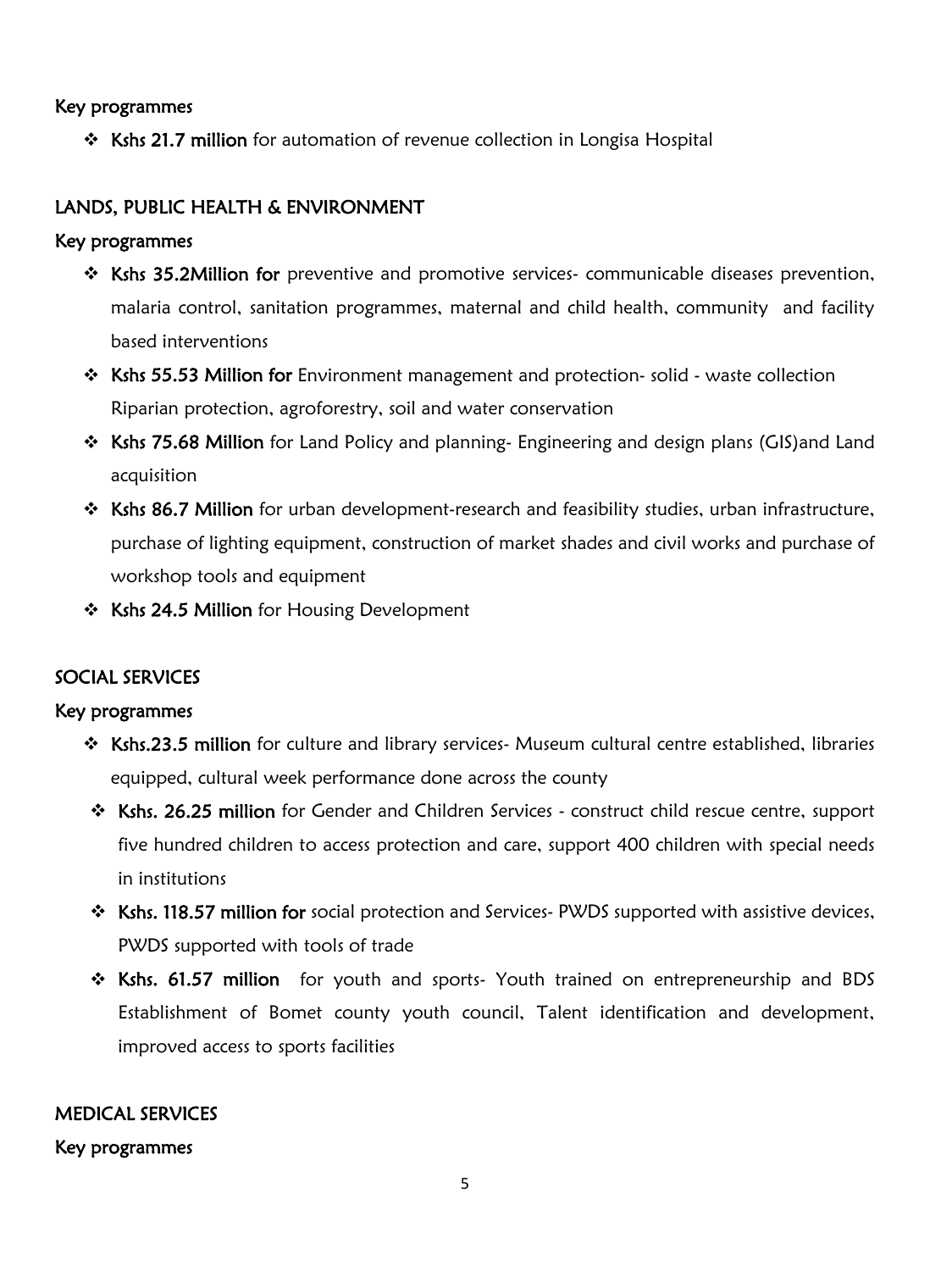- $\cdot$  Kshs 51 million for Infrastructural support to health facilities for old and upcoming facilities
- $\div$  Kshs 150 million for Commodities Pharms, non-pharms, reagents, linen
- $\div$  Kshs 11 million for equipping health facilities
- \* Kshs 60.5 million for Emergency Response Services- Ambulance Services.
- \* Kshs. 141.79 million for Support to health facilities.
- \* Kshs 1.6 million for purchase of software.

#### ECONOMIC PLANNING AND DEVELOPMENT

- **\*** Kshs. 33.19 Million for policy and administration- 3 policies to be developed
- $\cdot$  Kshs 22.75 Million for monitoring and evaluation services- Establishment of a dashboard, 5 Monitoring and evaluation reports to be prepared and disseminated
- \* Kshs 21.48 Million for Planning- development of statistical abstract and reviewing of the CIDP

# AGRI-BUSINESS, COOPERATIVES AND MARKETING

#### Key priorities

- \* Kshs 8.24 million for Cash Crop Development
- $\div$  Kshs 10.82 million for food security initiatives
- \* Kshs 26.22 million for Agricultural engineering services
- $\div$  Kshs 35.4 million for Value Addition
- $\div$  Kshs 28.14 million for cooperative societies
- \* Kshs 4.4 million for Research(marketing development)
- ❖ Kshs 22 million for food stores
- Kshs 13.75 million for Poultry Hatchery fish bond and feed lot
- $\div$  Kshs 11 million for cooling plants
- \* Kshs 7.2 million for hub development
- \* Kshs 13.7 million for veterinary services development
- \* Kshs 44.38 million for Satellite Agricultural Training Centres Bomet Tea Agency (Embomos)

# WATER SERVICES

#### Key programmes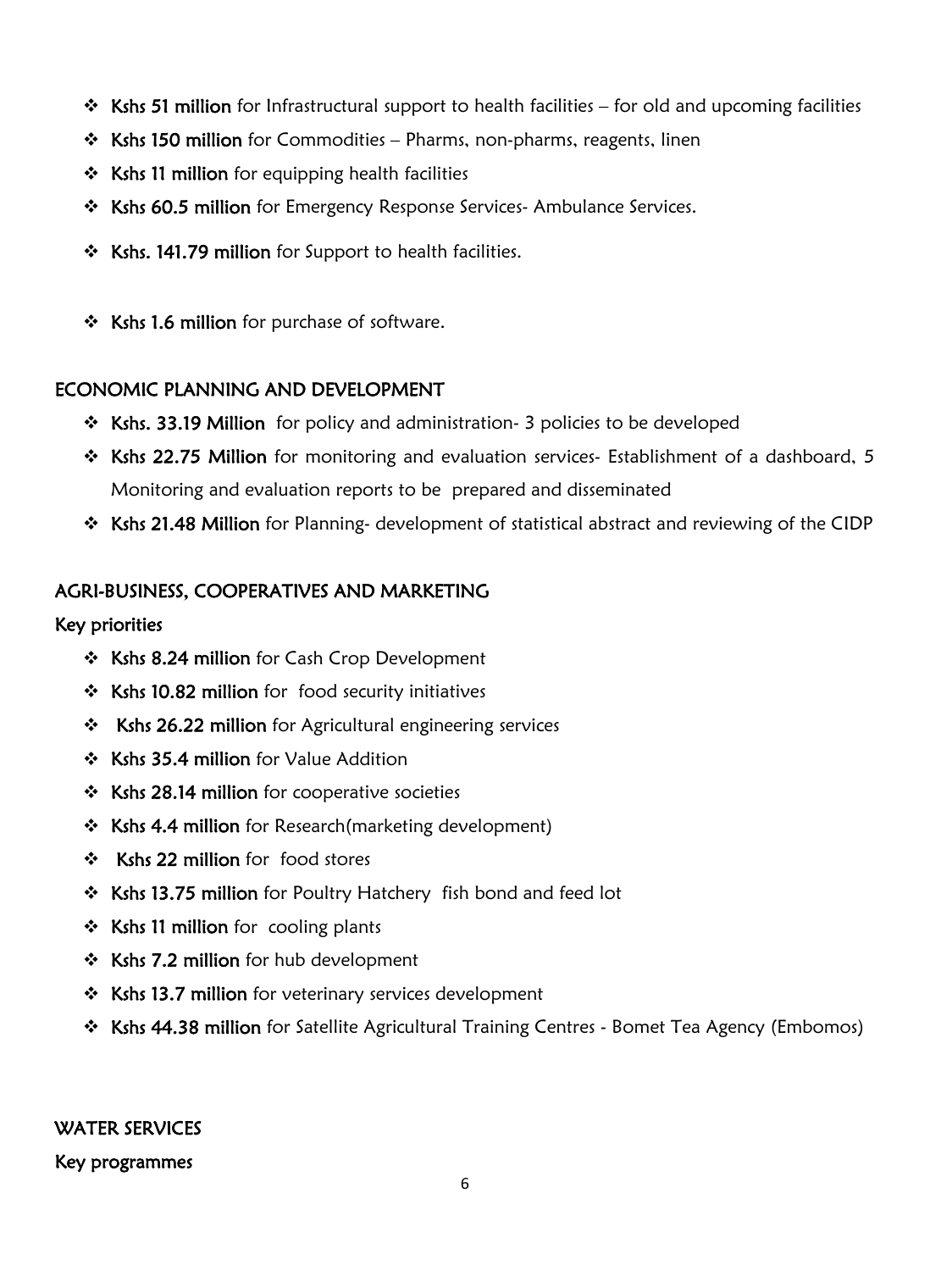- \* Kshs 201 Million for development of water supply for domestic and commercial purposes-30 water supply schemes to be developed/upgraded
- \* Kshs 80 million for Bomet Integrated Development Programme- upgrade sigor and segutiet water supply projects
- $\cdot$  Kshs 36.9 million for irrigation infrastructure-200 hectares of land to be irrigated
- ❖ Kshs 22 million for counterpart funding for water projects
- \* Kshs 116.8 million for support to Bomet Water Company.

# EDUCATION AND VOCATIONAL TRAINING

#### Key programmes

**❖ Kshs 42.4 million** for Bursaries and Support services

# Early Childhood Development and Education

- \* Kshs 129.77 million for Construction of ECD Class rooms
- Kshs 15.12 million for Furniture in ECD
- Kshs 45.38 Million for Educational Infrastructure
- \* Kshs 3.02 million for Provision of ECD Teaching/Learning Materials

# Vocational Training institutes

- Kshs 6.2 million for Purchase Of Workshop Tools and Equipment
- Kshs 58.6 million for Infrastructure Development and Expansion
- ❖ Kshs 7.5 million for Tuition Support

# ROADS AND PUBLIC WORKS

Key programmes

- \* Kshs 344 million for Construction, rehabilitation and maintenance of 216km of roads
- \* Kshs 89.3 million for overhaul of roads (fuel levy fund)
- **Extramage 71.5 million for Construction of 6 bridges**
- **Exhs 5 Million** for construction and equipping of a modern workshop

# ICT TRAINING AND INDUSTRY

Key programmes

 $\div$  Kshs 17.5 million for tourism development